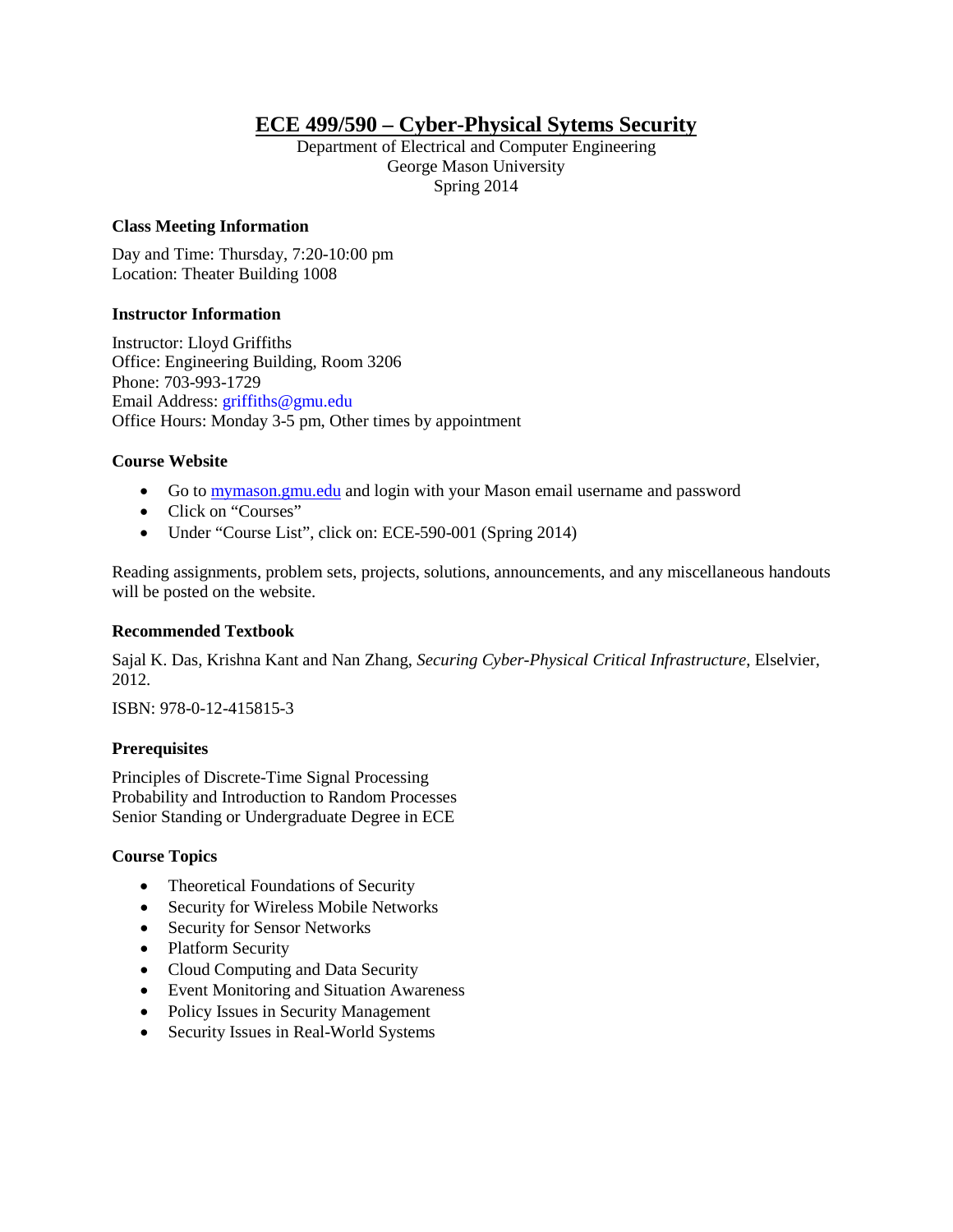### **Class Attendance**

There is no explicit attendance requirement for this course. However, it is expected that you will attend class meetings. It is strongly recommended that you do the assigned reading before coming to class. If you are absent, you are responsible for the material covered during the class and for obtaining notes from another student. Additionally, you are responsible for turning in any assignments due at the beginning of the class period.

### **Problem Sets**

Problem sets will be assigned during the course. Problem sets are due at the beginning of the class period on the due date. No late problem sets will be accepted. Solutions will be posted on the course website.

Problem sets should be written neatly. Pages should be stapled, and problems should appear in order. The instructor reserves the right to return problem sets ungraded if they don't meet these requirements. You are encouraged to work in groups and discuss the assigned problems. However, the work you turn in must be your own. Copying or other forms of cheating will not be tolerated. Copying existing solutions will be treated as a violation of the honor code.

### **Student Presentations**

Students in the class will be divided up into teams of 3-4 members. During the semester, each team will receive assignments involving reading and research of a specific topic. For example: *Security and Privacy in the Smart Grid*. Each team will be required to perform research using existing papers, publications, and web-based information on the assigned topic. Their research will be summarized as a PowerPoint presentation and will be presented orally to the entire class during one class period. All members of the team will be required to participate in the presentation.

### **Exams**

One mid-term exam and one final exam project. The dates for these exams are as follows:

- Midterm Exam: Thursday, March 6
- Final Exam: Thursday, May 1, Final project due
- The mid-term exam will be in-class and focus on the material that has been covered prior to March 6.
- The final exam is a take-home and will consist of a project assignment that requires background research using existing papers, publications, and web-based information.

### **Grade Changes**

A request for a grade change for any assignment must be provided to the instructor within two class periods (e.g. two weeks) after the assignment is returned. The request must include the graded assignment in question and a statement describing why a grade change is requested.

### **Honor Code**

All students are expected to abide by the George Mason University Honor Code. Any reasonable suspicion of an honor code violation will be reported.